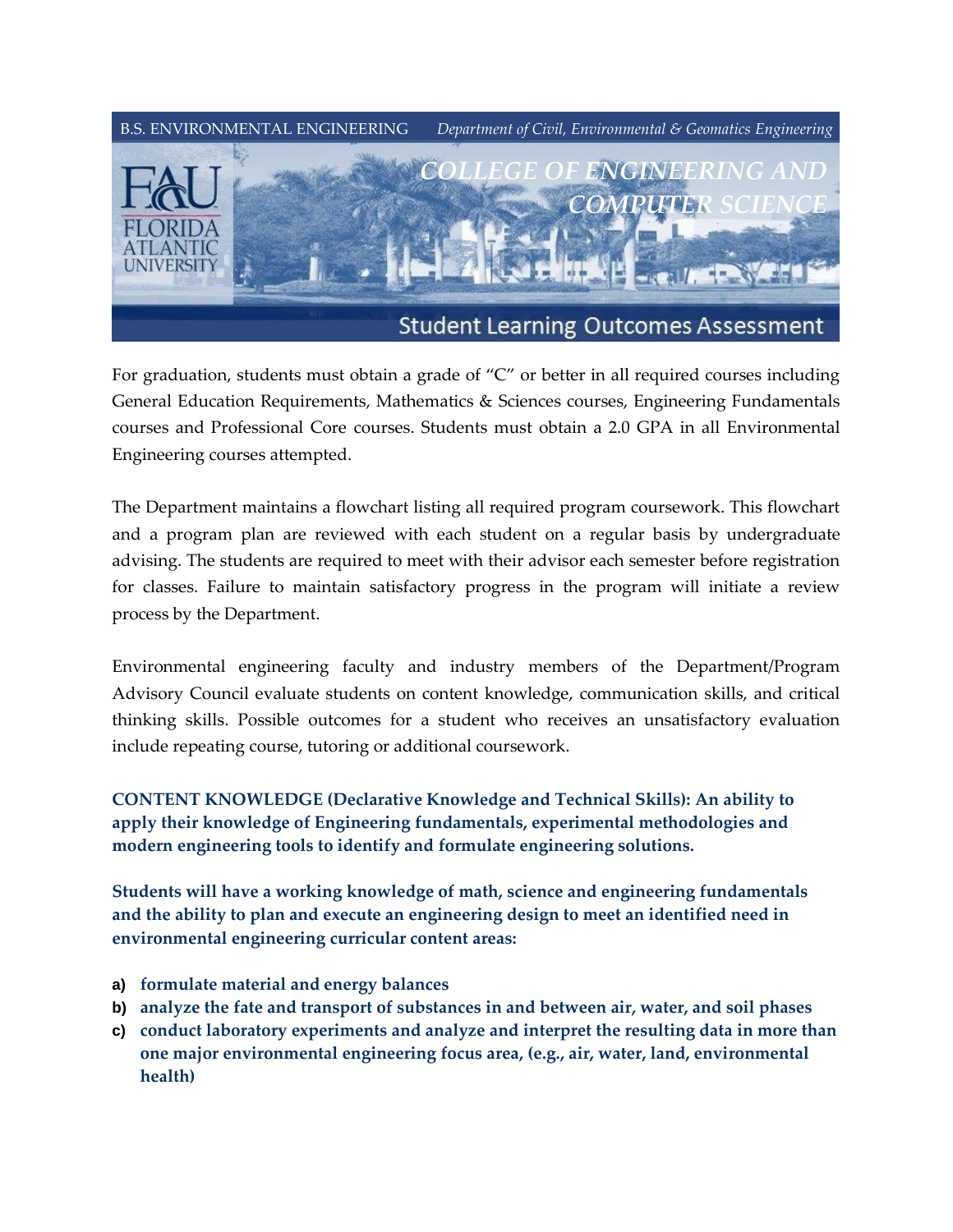- **d) design environmental engineering systems that include considerations of risk, uncertainty, sustainability, life-cycle principles, and environmental impacts; and apply advanced principles and practice relevant to the program objectives**
- **e) understand concepts of professional practice, project management, and the roles and responsibilities of public institutions and private organizations pertaining to environmental policy and regulations**

## **Specifically with respect to the following engineering core courses:**

| <b>CWR3201C</b> | Applied Hydraulics (a,c)                                            |
|-----------------|---------------------------------------------------------------------|
| <b>CWR4202</b>  | Hydrologic Engineering (d,e)                                        |
| <b>ENV3001C</b> | Environmental Science and Engineering (a,b,c,d,e)                   |
| <b>ENV4356</b>  | Solid and Hazardous Waste and Site Remediation (a,b,d,e)            |
| <b>ENV4514</b>  | Water and Wastewater Treatment Systems (a,b,d,e)                    |
| <b>ENV4612</b>  | Introduction to Pollution Prevention and Sustainability $(a,b,d,e)$ |
| <b>ENV4115C</b> | Air Pollution and Control Systems with Lab (a,b,c,d,e)              |
| <b>ENV4668</b>  | Environmental Fate and Transport (a,b,d,e)                          |
| <b>CGN4803C</b> | Civil, Environmental & Geomatics Engineering Design 1 (a,b,d,e)     |
| <b>CGN4804C</b> | Civil, Environmental & Geomatics Engineering Design 2 (a,b,d,e)     |

In the Continuous Improvement Worksheet (CIW) at the end of the semester, the faculty provides a composite score (on a scale of 1-5 with 5 being highest) based on assignments, laboratory reports, exams, projects, and other assessments. A score less than 3.5 will result in an improvement strategy to be implemented in the following semester.

The faculty evaluates the content knowledge by giving scores (1 through 5, with 5 as the highest) for the following course-specific student learning outcomes:

- An ability to apply knowledge of mathematics, science, and engineering (a)
- An ability to identify, formulate, and solve engineering problems (e)
- The broad education necessary to understand the impact of engineering solutions in a global, economic, environmental, and societal context (h)
- A knowledge of contemporary issues (j)
- An ability to use the techniques, skills, and modern engineering tools necessary for engineering practice (k)

## **COMMUNICATION (Written Communication, Oral Communication, Team/ Collaborative Communication): An ability to communicate and function on efffectively multi-disciplinary teams.**

Students will be able to communicate ideas and results to diverse audiences using their knowledge of written, oral and graphical communication, function effectively on teams using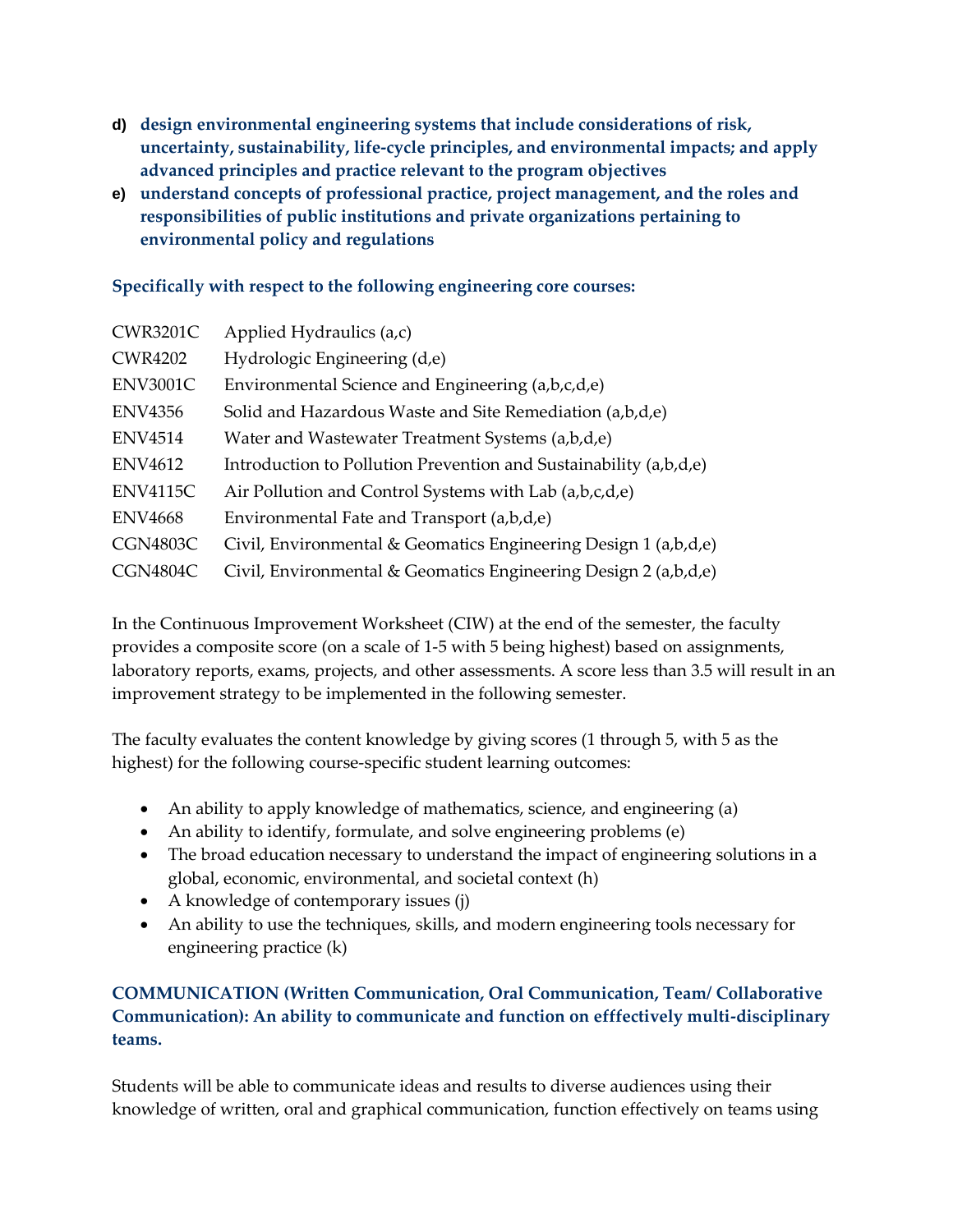their knowledge of team dynamics, team communication, social norms, and conflict management with respect to the following courses:

CGN4803C Civil, Environmental & Geomatics Engineering Design 1 CGN4804C Civil, Environmental & Geomatics Engineering Design 2

Students are required to write technical reports to be evaluated by the faculty members. Students in the design sequence, CGN4803C and CGN4804C, will present oral and written reports to the faculty and the industry members of the Department/Program Advisory Council. The faculty evaluates the content knowledge by giving scores (1 through 5, with 5 as the highest) for the following course-specific student learning outcomes:

- An ability to function on multi-disciplinary teams (d)
- An ability to communicate effectively (g)

Students receiving unsatisfactory evaluations by the faculty and industry jury will be required to restart the sequence in the following semester.

**CRITICAL THINKING (Analytical Skills, Creative Skills, Practical Skills): Students will apply their discipline-specific knowledge to successfully execute a design with multiple realistic constraints using applicable design codes and standards, conduct experiments, analyze and interpret data, understand professional and ethical responsibility, and recognize the need for engaging in life-long learning.**

All environmental engineering courses contain a critical thinking component. The following courses have more in depth critical thinking components:

| <b>CWR4202</b>  | Hydrologic Engineering                                  |
|-----------------|---------------------------------------------------------|
| <b>ENV4514</b>  | Water and Wastewater Treatment Systems                  |
| <b>ENV4612</b>  | Introduction to Pollution Prevention and Sustainability |
| <b>ENV4356</b>  | Solid and Hazardous Waste and Site Remediation          |
| <b>ENV4668</b>  | Environmental Fate and Transport                        |
| <b>CGN4803C</b> | Civil, Environmental & Geomatics Engineering Design 1   |
| CGN4804C        | Civil, Environmental & Geomatics Engineering Design 2   |

Analytical skills are assessed through examining the quality of components of design work through oral presentations and/or technical reports. Creative and practical skills are assessed by the instructor examining the quality of the technical solution to a practical problem. The critical thinking skills that students obtained from the above group of courses will be evaluated by the faculty members who teach the courses by giving composite scores (1 through 5, with 5 as the highest) based on assignments, laboratory reports, exams, projects, and other assessments in the